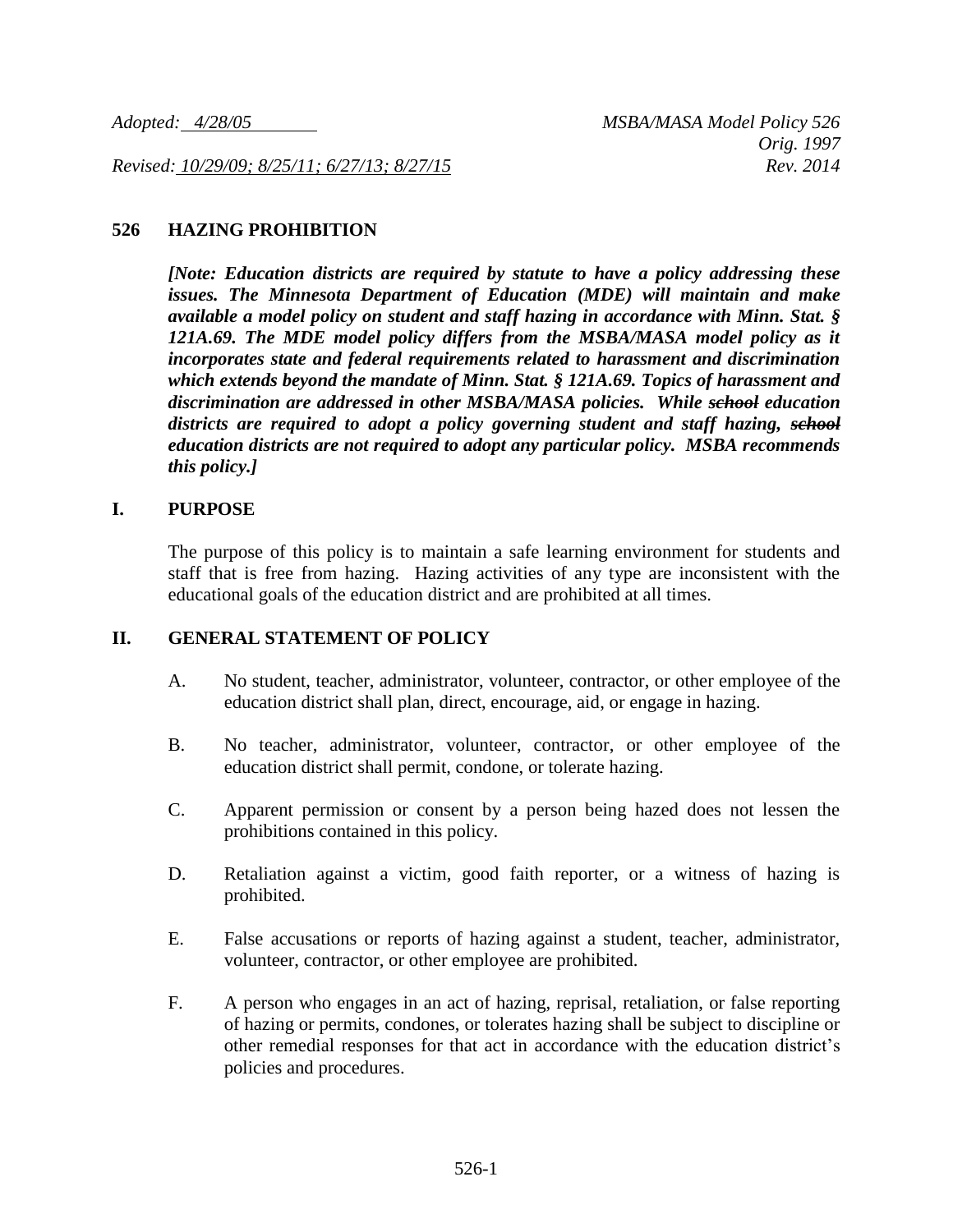Consequences for students who commit, tolerate, or are a party to prohibited acts of hazing may range from remedial responses or positive behavioral interventions up to and including suspension and/or expulsion.

Consequences for employees who permit, condone, or tolerate hazing or engage in an act of reprisal or intentional false reporting of hazing may result in disciplinary action up to and including termination or discharge.

Consequences for other individuals engaging in prohibited acts of hazing may include, but not be limited to, exclusion from education district property and events and/or termination of services and/or contracts.

- G. This policy applies to hazing that occurs during and after education district hours, on or off education district premises or property, at education district functions or activities, or on education district transportation.
- H. A person who engages in an act that violates education district policy or law in order to be initiated into or affiliated with a student organization shall be subject to discipline for that act.
- I. The education district will act to investigate all complaints of hazing and will discipline or take appropriate action against any student, teacher, administrator, volunteer, contractor, or other employee of the education district who is found to have violated this policy.

# **III. DEFINITIONS**

- A. "Hazing" means committing an act against a student, or coercing a student into committing an act, that creates a substantial risk of harm to a person, in order for the student to be initiated into or affiliated with a student organization, or for any other education district-related purpose. The term hazing includes, but is not limited to:
	- 1. Any type of physical brutality such as whipping, beating, striking, branding, electronic shocking, or placing a harmful substance on the body.
	- 2. Any type of physical activity such as sleep deprivation, exposure to weather, confinement in a restricted area, calisthenics, or other activity that subjects the student to an unreasonable risk of harm or that adversely affects the mental or physical health or safety of the student.
	- 3. Any activity involving the consumption of any alcoholic beverage, drug, tobacco product, or any other food, liquid, or substance that subjects the student to an unreasonable risk of harm or that adversely affects the mental or physical health or safety of the student.
	- 4. Any activity that intimidates or threatens the student with ostracism, that subjects a student to extreme mental stress, embarrassment, shame, or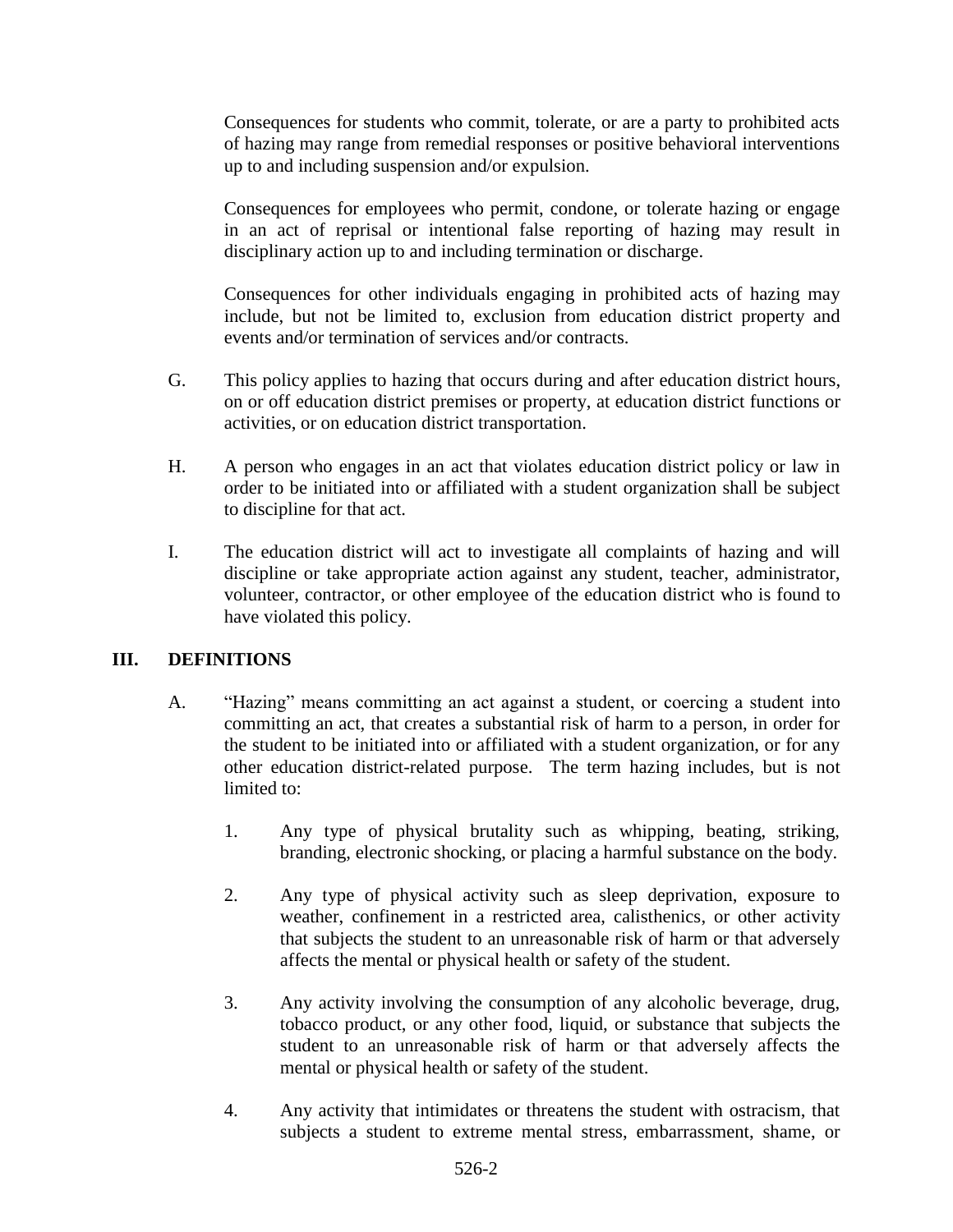humiliation, that adversely affects the mental health or dignity of the student or discourages the student from remaining in school.

- 5. Any activity that causes or requires the student to perform a task that involves violation of state or federal law or of education district policies or regulations.
- B. "Immediately" means as soon as possible but in no event longer than 24 hours.
- C. "On education district premises or education district property, or at education district functions or activities, or on education district transportation" means all education district buildings, education district grounds, and education district property or property immediately adjacent to education district grounds, school bus stops, school buses, education district vehicles, education district contracted vehicles, or any other vehicles approved for education district purposes, the area of entrance or departure from education district grounds, premises, or events, and all education district-related functions, education district-sponsored activities, events, or trips. Education district property also may mean a student's walking route to or from education district for purposes of attending the education district or education district-related functions, activities, or events. While prohibiting hazing at these locations and events, the education district does not represent that it will provide supervision or assume liability at these locations and events.
- D. "Remedial response" means a measure to stop and correct hazing, prevent hazing from recurring, and protect, support, and intervene on behalf of a student who is the target or victim of hazing.
- E. "Student" means a student enrolled in a public school, education district or a charter school.
- F. "Student organization" means a group, club, or organization having students as its primary members or participants. It includes grade levels, classes, teams, activities, or particular education district events. A student organization does not have to be an official education district organization to come within the terms of this definition.

# **IV. REPORTING PROCEDURES**

- A. Any person who believes he or she has been the target or victim of hazing or any person with knowledge or belief of conduct which may constitute hazing shall report the alleged acts immediately to an appropriate education district official designated by this policy. A person may report hazing anonymously. However, the education district may not rely solely on an anonymous report to determine discipline or other remedial responses.
- B. The education district encourages the reporting party to use the report form available from the assistant director/principal or building supervisor of each building or available from the education district office, but oral reports shall be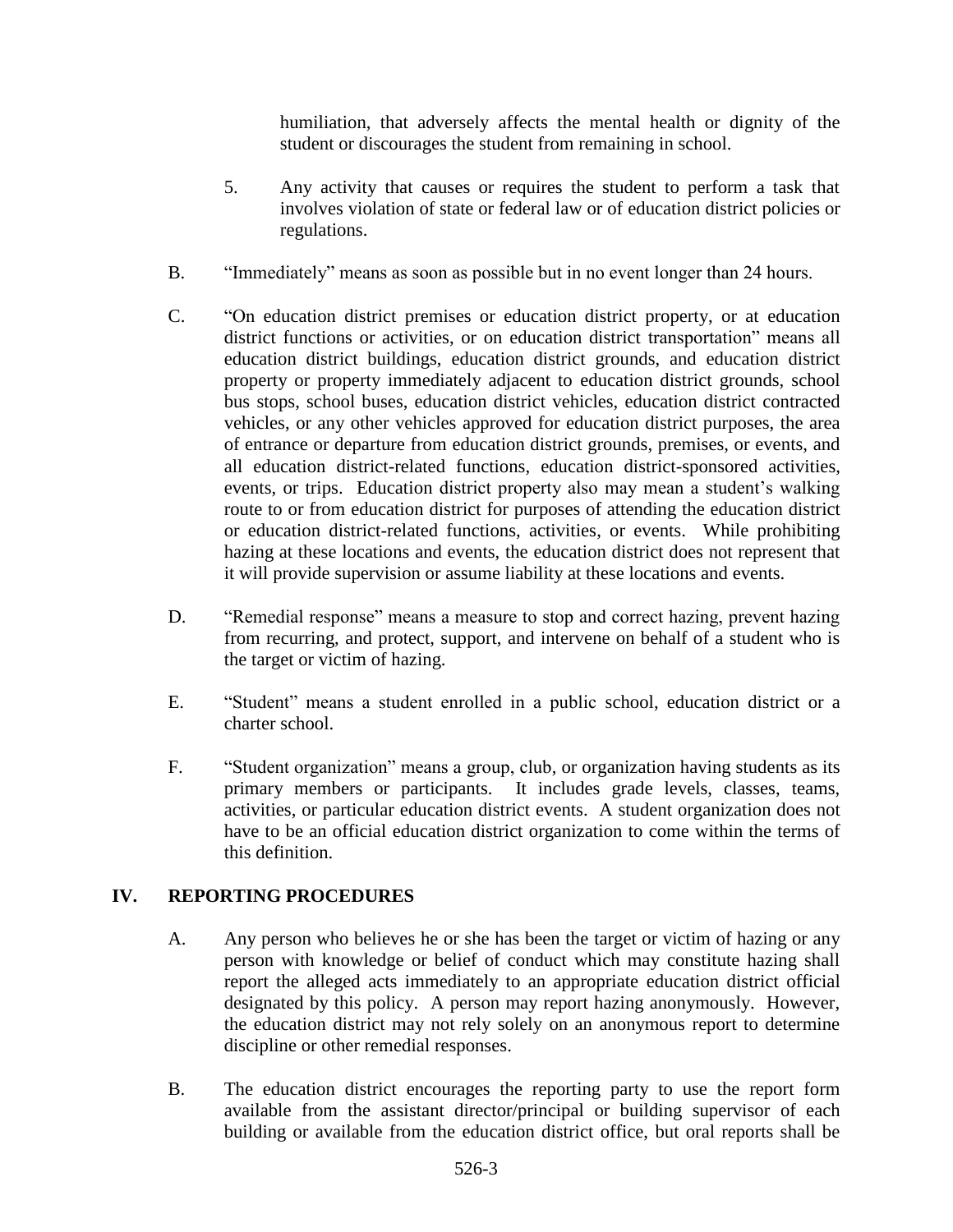considered complaints as well.

The building assistant director/principal, the assistant director/principal's designee, or the building supervisor (hereinafter the "building report taker") is the person responsible for receiving reports of hazing at the building level. Any adult education district personnel who receives a report of hazing prohibited by this policy shall inform the building report taker immediately. Any person may report hazing directly to a education district human rights officer or to the executive director. If the complaint involves the building report taker, the complaint shall be made or filed directly with the executive director or the education district human rights officer by the reporting party or complainant.

The building report taker shall ensure that this policy and its procedures, practices, consequences, and sanctions are fairly and fully implemented and shall serve as a primary contact on policy and procedural matters.

- C. A teacher, administrator, volunteer, contractor, and other education district employees shall be particularly alert to possible situations, circumstances, or events which might include hazing. Any such person who witnesses, observes, receives a report of, or has other knowledge or belief of conduct which may constitute hazing shall make reasonable efforts to address and resolve the hazing and shall inform the building report taker immediately. education district personnel who fail to inform the building report taker of conduct that may constitute hazing or who fail to make reasonable efforts to address and resolve the hazing in a timely manner may be subject to disciplinary action.
- D. Submission of a good faith complaint or report of hazing will not affect the complainant or reporter's future employment, grades, work assignments, or educational or work environment.
- E. Reports of hazing are classified as private educational and/or personnel data and/or confidential investigative data and will not be disclosed except as permitted by law. The building report taker, in conjunction with the responsible authority, shall be responsible for keeping and regulating access to any report of hazing and the record of any resulting investigation.
- F. The education district will respect the privacy of the complainant(s), the individual(s) against whom the complaint is filed, and the witnesses as much as possible, consistent with the education district's legal obligations to investigate, to take appropriate action, and to comply with any discovery or disclosure obligations.

# **V. EDUCATION DISTRICT ACTION**

A. Within three (3) days of the receipt of a complaint or report of hazing, the education district shall undertake or authorize an investigation by education district officials or a third party designated by the education district.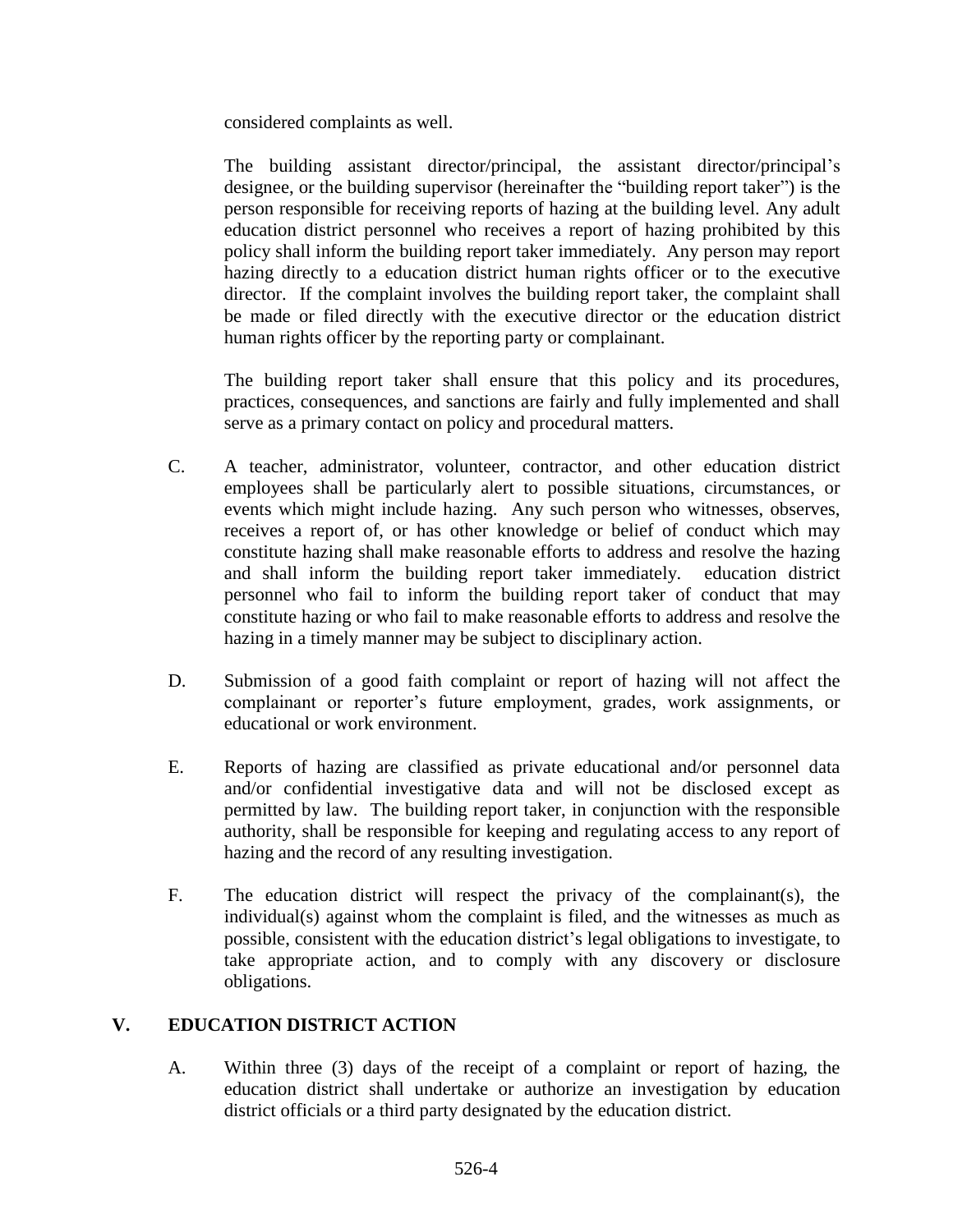- B. The building report taker or other appropriate education district officials may take immediate steps, at their discretion, to protect the target or victim of the hazing, the complainant, the reporter, and students or others pending completion of an investigation of alleged hazing prohibited by this policy.
- C. The alleged perpetrator of the hazing shall be allowed the opportunity to present a defense during the investigation or prior to the imposition of discipline or other remedial responses.
- D. Upon completion of an investigation that determines hazing has occurred, the education district will take appropriate action. Such action may include, but is not limited to, warning, suspension, exclusion, expulsion, transfer, remediation, termination, or discharge. Disciplinary consequences will be sufficiently severe to try to deter violations and to appropriately discipline prohibited behavior. Education district action taken for violation of this policy will be consistent with the requirements of applicable collective bargaining agreements; applicable statutory authority, including the Minnesota Pupil Fair Dismissal Act; and applicable education district policies and regulations.
- E. The education district is not authorized to disclose to a victim private educational or personnel data regarding an alleged perpetrator who is a student or employee of the education district. Education District officials will notify the parent(s) or guardian(s) of students who are targets or victims of hazing and the parent(s) or guardian(s) of alleged perpetrators of hazing who have been involved in a reported and confirmed hazing incident of the remedial or disciplinary action taken, to the extent permitted by law.
- F. In order to prevent or to respond to hazing committed by or directed against a child with a disability, the education district shall, where determined appropriate by the child's individualized education program (IEP) team or Section 504 team, allow the child's IEP or Section 504 plan to be drafted to address the skills and proficiencies the child needs as a result of the child's disability to allow the child to respond to or not to engage in hazing.

# **VI. RETALIATION OR REPRISAL**

The education district will discipline or take appropriate action against any student, teacher, administrator, volunteer, contractor, or other employee of the education district who commits an act of reprisal or who retaliates against any person who asserts, alleges, or makes a good faith report of alleged hazing, who provides information about hazing, who testifies, assists, or participates in an investigation of alleged hazing, or who testifies, assists, or participates in a proceeding or hearing relating to such hazing. Retaliation includes, but is not limited to, any form of intimidation, reprisal, harassment, or intentional disparate treatment. Disciplinary consequences will be sufficiently severe to deter violations and to appropriately discipline the individual(s) who engaged in the prohibited conduct. Remedial responses to the prohibited conduct shall be tailored to the particular incident and nature of the conduct.